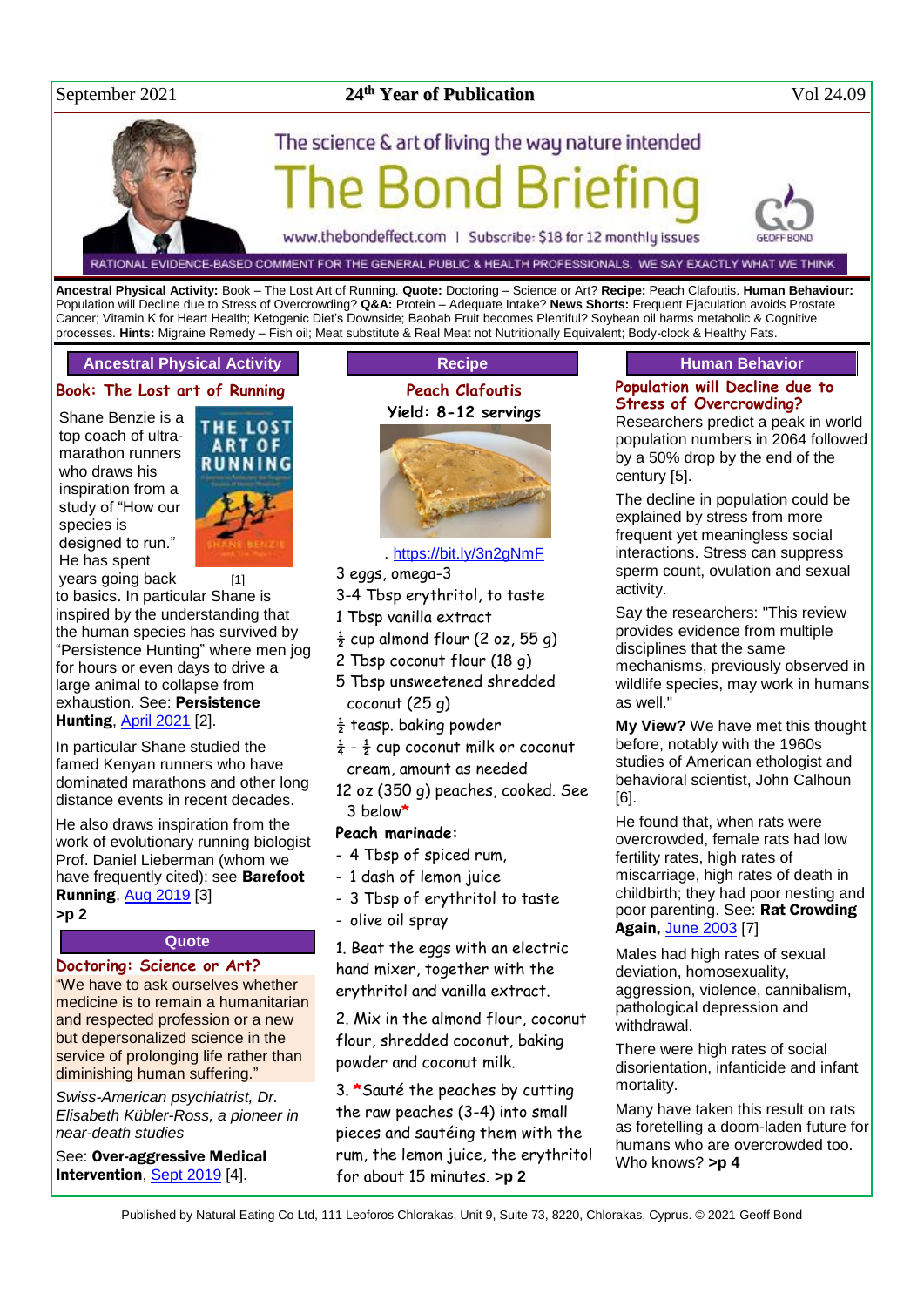## September 2021 The Bond Briefing Page 2 of 4

**Continued from Page 1**

#### **Book: The Lost art of Running**

Whilst Shane's conclusions and tips will be of great interest to our ultra-marathon and iron-man readers, the basic conclusions also apply to those of us



who, from being hunched up over a computer all day long, stretch up and, for a few times a week, go for a little jog around the local park.



*Examples of poor posture [8]*

The first lesson is that we have to straighten up and lose that hunch – "stand tall!" is the first injunction.



*Examples of good posture [9]* Secondly, run with a springy gait which mobilizes the "potential energy" stored in the elastic membrane ('fascia') which envelopes our muscles.

Thirdly, don't stretch the leg out and land on the heel (avoid "heel strike" – that is the reason why so many runners have knee problems, see Running: Why the shoes? II, [Feb 2010](http://www.naturaleater.com/newsletter-archive/NEWS-2010/NEWS-2010-02.pdf) [10]).

Rather, run with a cycling motion and land the foot **UNDER** your body with your foot pointing straight ahead.



The weight should be on the ball of the foot and the heel simultaneously – Shane calls it "The Tripod" [11]. However, in walking gait, a mild heel strike is normal.

Fourthly, lean forward slightly – but from the ankles, not from the waist.

Fifthly, run (or walk) with your head up, looking at the horizon.

Shane strongly recommends that we adopt good posture in all aspects of our lives. For example work at a stand-up desk (see Paleo-conforming Physical Activity, [Sept 2018](http://www.naturaleater.com/newsletter-archive/NEWS-2018/NEWS-2018-09.pdf) [12].

With regard to running barefoot or in minimal shoes, (see Minimalist Shoes Boost Leg & Foot Muscles, [Nov 2016](http://www.naturaleater.com/newsletter-archive/NEWS-2016/NEWS-2016-11.pdf) [13]) Shane just thinks that so long as you run *as though* you are barefoot (as in "The Tripod"), then choose the footwear you like. Indeed, focus on your technique and scorn expensive investment in fancy sports gear.

**My View?** Whether or not you are a serious walker or runner, we can all learn from Shane's insistence on good posture and, as he says: "Avoid drowning Nature with science – just move beautifully".



4. Fold the sautéed peaches into the mixture with a fork.

5. Spray a round baking mould (about 9-inch diameter) with the olive oil and fill with the mixture.

6. Bake in a hot oven at 320°F (160°C) for about 40-45 minutes, or until golden brown. Check for doneness.

#### Download Recipe:

<https://bit.ly/30VTweP> Many more recipes in Nicole's Paleo [Harvest](http://www.paleo-harvest.com/) Cookbook



#### **Questions**

**Protein: Adequate Intake? Q.** *Might one's diet include foods that inhibit the absorption of protein?*

*My blood tests always show very low normal protein and very high normal calcium. Parathyroid test is within acceptable range [see*: High Blood Calcium & Parathyroid Hormone, [last month](https://bit.ly/2YfM5Oz) [14].

**A.** Medical norms of what is indeed 'normal' are often off the mark. They are mostly based on studies of Western industrialized populations. Now it is being realized that a more realistic view is to see what the norm is in peoples living the hunter-gatherer way of life.

Protein does have slightly varying availability according to its origin (e.g. meat, dairy, poultry, seafood, nuts) but the overall effect is minimal.

Assuming that you are consuming the recommended amount of protein, see: Protein in Focus[, Jan](http://www.naturaleater.com/newsletter-archive/NEWS-2016/NEWS-2016-01.pdf)  [2016](http://www.naturaleater.com/newsletter-archive/NEWS-2016/NEWS-2016-01.pdf) [15], and you are otherwise living the Paleo way, then there is little that the literature can add.

In my view, just continue to carry on with what you are doing and watch out for any noticeable adverse symptoms.

#### **News Shorts**

#### **Frequent Ejaculation avoids Prostate Cancer**

There are few studies which investigate what, if any, lifestyle factors can influence the likelihood of developing prostate cancer.

This study finds that, those men (aged 20 – 49) who ejaculate 21 or more times per month, compared to those who only ejaculate 4 to 7 times per month were 20 % less likely to develop prostate cancer.

**My View?** This news is not new. See: Prostate: Use it or Lose it, [Aug 2003](http://www.naturaleater.com/newsletter-archive/NEWS-2003/NEWS-2003-08.pdf) [16]; Prostate Cancer Briefing[, July 2007](http://www.naturaleater.com/newsletter-archive/NEWS-2006/NEWS-2006-07.pdf) [17].

But it is true that there is little research to identify why prostate cancer happens at all. See: Prostate Research Deficit, [Jan](http://www.naturaleater.com/newsletter-archive/NEWS-2011/NEWS-2011-01.pdf)  [2011](http://www.naturaleater.com/newsletter-archive/NEWS-2011/NEWS-2011-01.pdf) [18].

All I can offer is the fact that, living as nature intended, I have no prostate issues well into my eighth decade.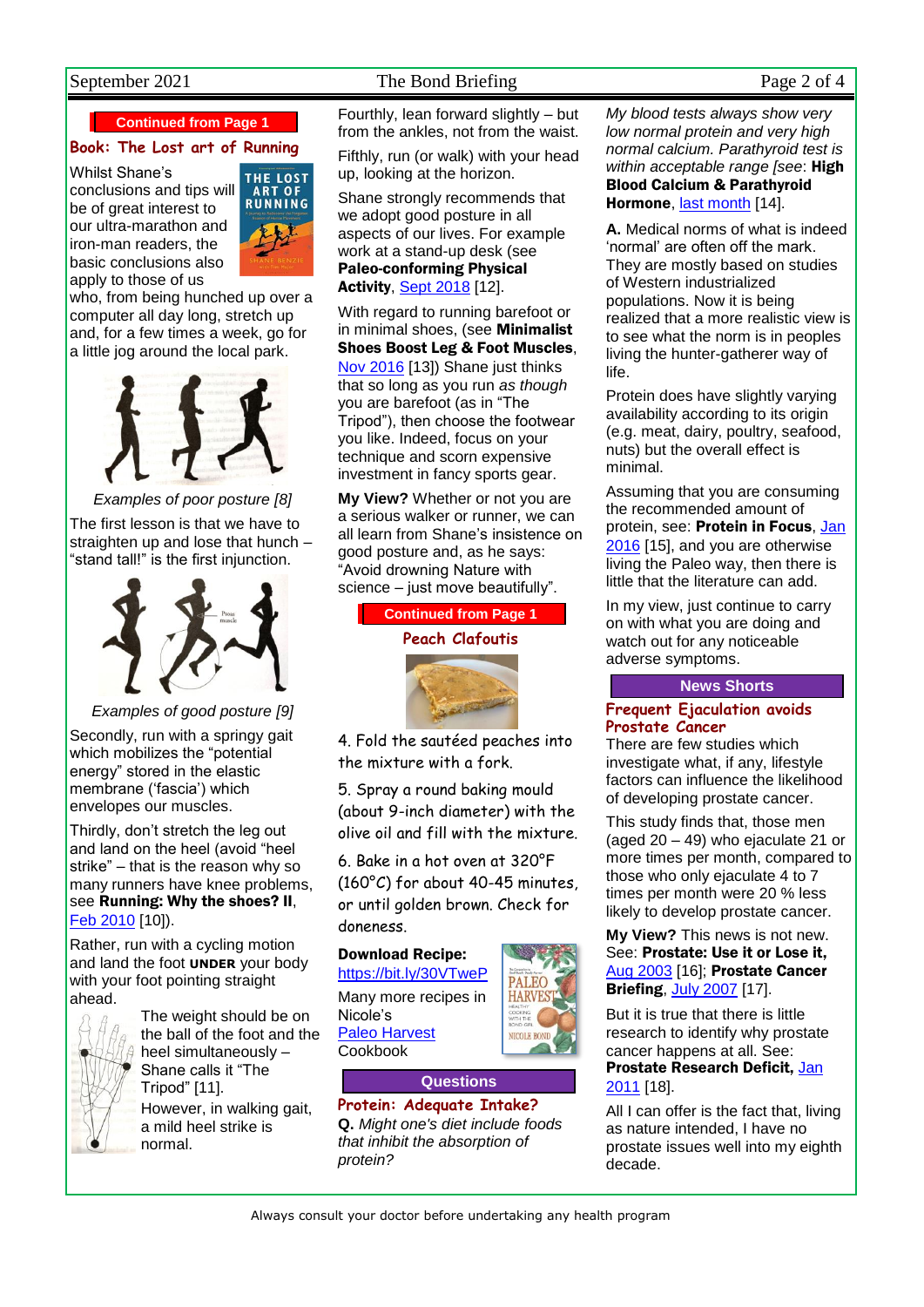#### September 2021 The Bond Briefing Page 3 of 4

#### **Vitamin K for Heart Health**

People who eat a diet rich in vitamin K have up to a 34% **LOWER** risk of atherosclerosis-related cardiovascular disease. So finds a study from Denmark [19].

There are two main types of vitamin K, K1 and K2. K1 comes from green, leafy vegetables and K2 comes from eggs and various meats.

**My View?** The risk of being short on Vitamin K is low for everyone, but following the BondPaleo eating pattern is sure to give you all you need.

See also: Lettuce Cuts Hip Fractures[, Feb 1999](http://www.naturaleater.com/newsletter-archive/NEWS-1999/NEWS-1999-02.pdf) [20]. Osteoarthritis as a Lifestyle Disease, [Nov 2018](http://www.naturaleater.com/NEWSLETTER-ARCHIVE/NEWS-2018/NEWS-2018-11.pdf) [21].

#### **Ketogenic Diet's Downside**

A typical "ketogenic" diet is very low in starches and sugars, high in protein, and very high in fat. This extreme diet forces the production of "ketones", which are an alternative energy source (to glucose) for the body.

Ketones have the peculiarity that brain neurons and other cells can metabolize this energy better than glucose. However, keto diets harm the body over the long haul.

The latest study finds that the Keto Diet is also dangerous for pregnant women and those trying for children [22]. Such diets also hasten kidney failure in those with kidney disease, and that they increase levels of "bad" cholesterol.

Even so, intermittent use of the keto diet can be helpful in controlling epileptic seizures and other brain disorders.

**My View?** It is probable that foragers moved in and out of ketogenesis from time to time, but we are not designed to work full time like that.

The keto diet works tricks with our brain biology which can be helpful, but it is not a recipe for the long term.

See: Alzheimer's and Ketogenic diet & Ketogenic Diet Dangers, [April 2012](http://www.naturaleater.com/newsletter-archive/NEWS-2012/NEWS-2012-04.pdf) [23]

#### **Baobab fruit becomes Plentiful?**



*Baobab Tree* [24] The African baobab tree was always an important food source for our ancient ancestors. Its fruit, seeds, leaves, flowers and roots are edible. Fibre from the bark is used to make mats, ropes and hats, and every part of the tree is used in traditional medicines.



The pulp of the fruit has been approved as a food in the US and Europe in recent years, where it is being promoted as a "superfood", so the fruit is now

exported too. However, all harvesting is still done from wild trees.

Now an effort is made to domesticate the baobab and make its products more accessible [25].

**My View?** Baobab fruit is the original authentic staple food for our forager ancestors. Look out for it when it becomes freely available and consume it in the satisfying knowledge that this is indeed eating the way Nature intended! **Soybean oil harms Metabolic &** 

# **Cognitive Processes**

Researchers find that soybean oil not only leads to obesity, diabetes, insulin resistance, and fatty liver disease, it also affects neurological conditions like autism, Alzheimer's, anxiety, and depression [26]. In Soybean Oil Undermines Brain, [Feb 2020](http://www.naturaleater.com/newsletter-archive/NEWS-2020/NEWS-2020-02.pdf) [27], soybean's anti-

nutrients are fingered.

Specifically soybean oil alters the working of the hypothalamus, a region of the brain which regulates body-weight, body temperature, sexual activity, physical growth, and stress response.

Soybean oil also depresses the production of oxytocin, the socalled 'love hormone' which controls the 'tend & befriend' response and, in particular is vital for mother-child bonding. See: Women Respond to Stress Differently to Men, [Oct 2005](http://www.naturaleater.com/newsletter-archive/NEWS-2005/NEWS-2005-10.pdf) [28]; & In-group/Out-group, *[Deadly](http://www.deadlyharvest.com/)  [Harvest](http://www.deadlyharvest.com/)*, [Chapter 8,](http://www.naturaleater.com/Deadly-Harvest/web-edition/80-Deadly-Harvest-chapter8.htm) page 197 [29].

Say the researchers: "The takeaway message is this:

Reduce consumption of soybean oil."

**My View?** We have always warned that soybean is not Paleo: it is a bean loaded with antinutrients that the body does not know how to handle, see: Legumes, *[Deadly](http://www.deadlyharvest.com/)  [Harvest](http://www.deadlyharvest.com/)*, [Chapter](http://www.naturaleater.com/Deadly-Harvest/Web-Edition/30-Deadly-Harvest-chapter3.htm) 3 page 65.

However soybean oil is hard to avoid for the average Joe Blow: it is the most widely consumed oil being used in fast-food frying, packaged foods, livestock feed – and more.

## **Hints & Tips**

#### **Migraine Remedy: Fish-oil**

A diet **RICH** in omega-3 fish oils and **LOW** in 'bad' omega-6 vegetable oils (such as sunflower, safflower, corn, and peanut) produced **REDUCTIONS** of between 30% and 40% in total headache hours per day compared to a control group who had a normal western diet [30].

**My View?** The chronic imbalance in western diets between omega-6 and omega-3 oils is a major factor in a wide range of ailments.

In contrast to omega-6, omega-3 oils produce hormones which **REDUCE** inflammation, reduce sensitivity to pain and reduce swelling – all of which contribute to reducing, amongst other ailments, susceptibility to headaches.

#### **Meat Substitute & Real Meat not Nutritionally Equivalent**

Despite apparent similarities based on Nutrition Facts panels, an analysis found that micronutrient abundances between plant-based meat substitutes and grass-fed ground beef differed by 90% [31].